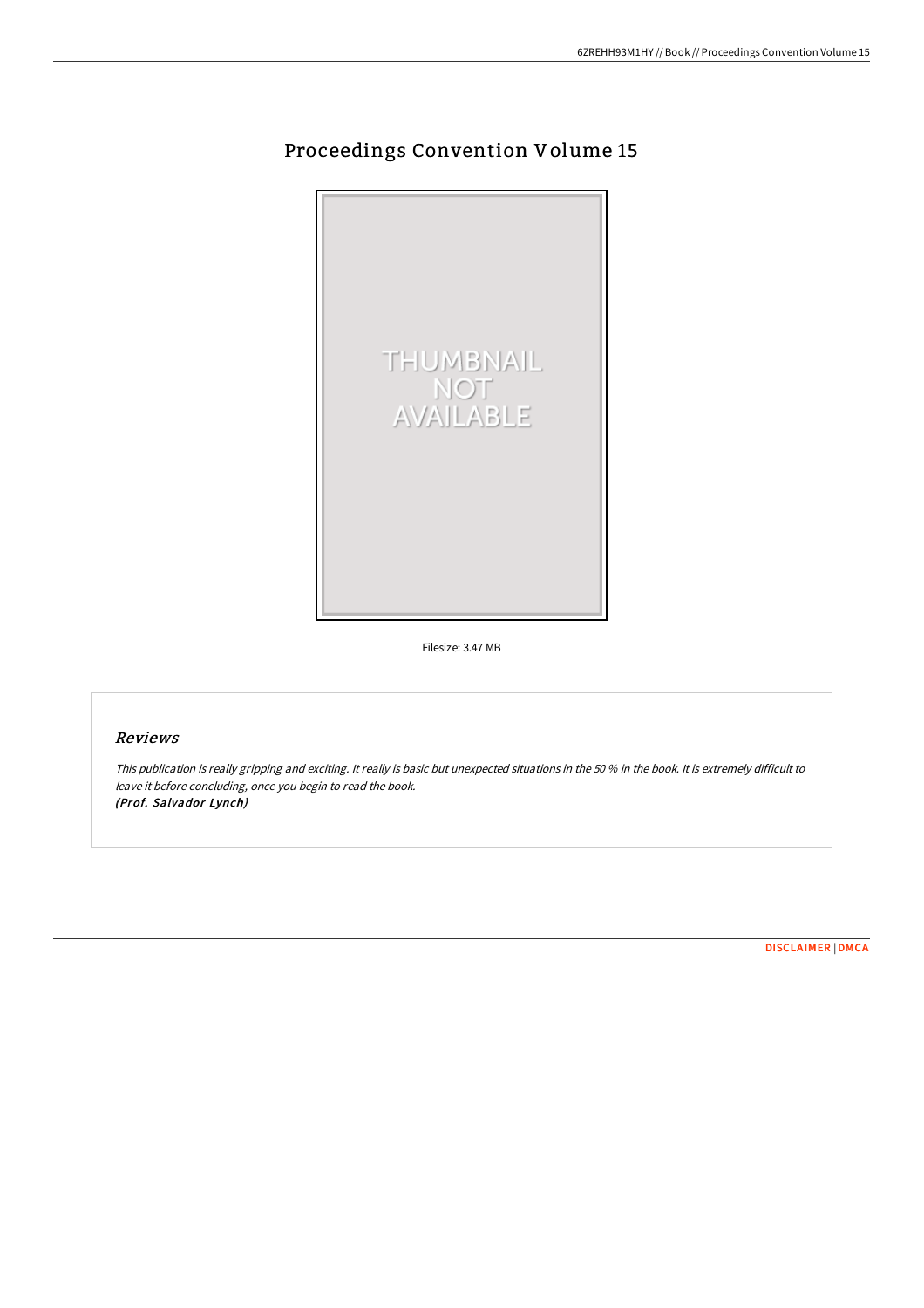## PROCEEDINGS CONVENTION VOLUME 15



To download Proceedings Convention Volume 15 PDF, make sure you access the link beneath and download the document or get access to other information which might be relevant to PROCEEDINGS CONVENTION VOLUME 15 ebook.

RareBooksClub. Paperback. Book Condition: New. This item is printed on demand. Paperback. 102 pages. Original publisher: Washington : U. S. G. P. O. : For sale by the Supt. of Docs., U. S. G. P. O., 2003. OCLC Number: (OCoLC)53413464 Subject: United States -- Foreign relations -- Micronesia (Federated States). Excerpt: . . . 12 addresses explicitly the problem of passport sales and other naturalization schemes designed to provide visa-free admission privileges to persons from countries other than the FSM and the RMI under the Compact. The Compact, as amended, also pro-vides express safeguards for FSM and RMI children who are coming to the United States permanently pursuant to an adoption, or for the purpose of adoption, by re-quiring that those children possess an immigrant visa. This clarifies the existing U. S. interpretation of the Compact, and brings the provisions relating to the Freely Associated States into harmony with that pertaining to children from other coun-tries concerning child adoptions and protections available to adopted children. IMPACT Section 104 ( e ) ( 2 ) of the existing and amended Compact statutes requires the President to report annually to Congress on the impact of the Compact. A recent GAO study documents the substantial impact of FAS migration to the State of Ha-waii, Guam, and the Commonwealth of the Northern Mariana Islands ( CNMI ). The amended Compact and other proposed amendments to the Compact Act address the migratory impact issue in three ways: First, we will provide 15 million per year of direct compensation to Hawaii, Guam, American Samoa, and the CNMI for the negative impacts of migration. Second, the amended Compacts strengthen immigration provisions to improve our ability to regulate RMI and FSM migrants who are eligible for admission. Third, the amended Compacts focus on areas such as...

Read [Proceedings](http://www.bookdirs.com/proceedings-convention-volume-15.html) Convention Volume 15 Online B Download PDF [Proceedings](http://www.bookdirs.com/proceedings-convention-volume-15.html) Convention Volume 15